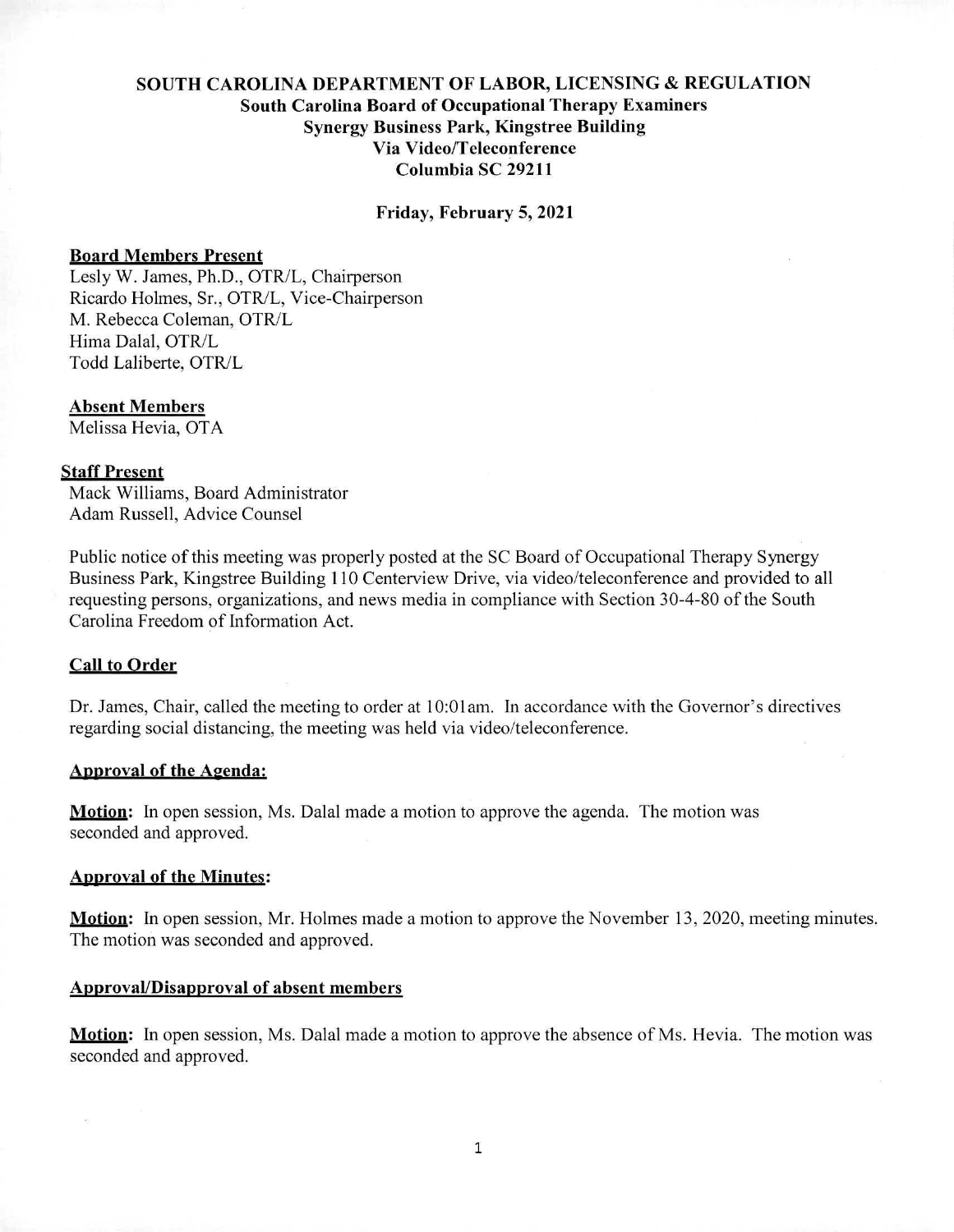## New Business

Office of Investigations and Enforcement (OIE/IRC) Report: Mr. Hinson, Office of Investigations & Enforcement, presented the statistical and training report to the Board.

The Board accepted the statistical and training report as information.

## **[RC Recommendations**

Mr. Hinson presented the IRC report to the Board. Case 2020-1 is recommended for dismissal.

**Motion:** In open session, Mr. Holmes made a motion to accept the IRC recommendation for case 2020-1. The motion was seconded and approved.

**Office of General Council (ODC) Report:** Mr. Gwynne, Office of Disciplinary Counsel, presented the ODC Report.

The Board accepted the ODC report as information.

**Finance Report:** Mr. Williams, Board Administrator, presented the financial report.

The Board accepted the finance report as information.

**Ethics Commission:** Mr. Williams reminded the Board to file with the Ethics Commission prior to the March 30, 2021deadline.

## **Disciplinary Hearing**

## **Memorandum of Agreement**

**Case 2019-5:** The respondent made a personal appearance before the Board by video conference and was represented by Mr. Harvey Watson, esq. Mr. Gwynne presented the Memorandum of Agreement to the Board.

**Motion:** In open session, Mr. Laliberte made a motion to go into executive session for legal counsel. The motion was seconded and approved.

**Executive Session:** No votes were taken during executive session. [11:14a.m. --- 12:07p.m]

**Motion:** In open session, Mr. Laliberte made a motion to come out of executive session. The motion was seconded and approved.

**Motion:** In open session, Mr. Holmes made a motion to accept the MOA. The respondent will be publicly reprimanded with a civil penalty of five hundred \$500 dollars and restricted from working in a field educator role and supervising OT/OTA students for period of one year or until all requirements have been satisfied. The respondent must also complete a Board approved course or workshop in time management, ethics and field educator. The motion was seconded and approved.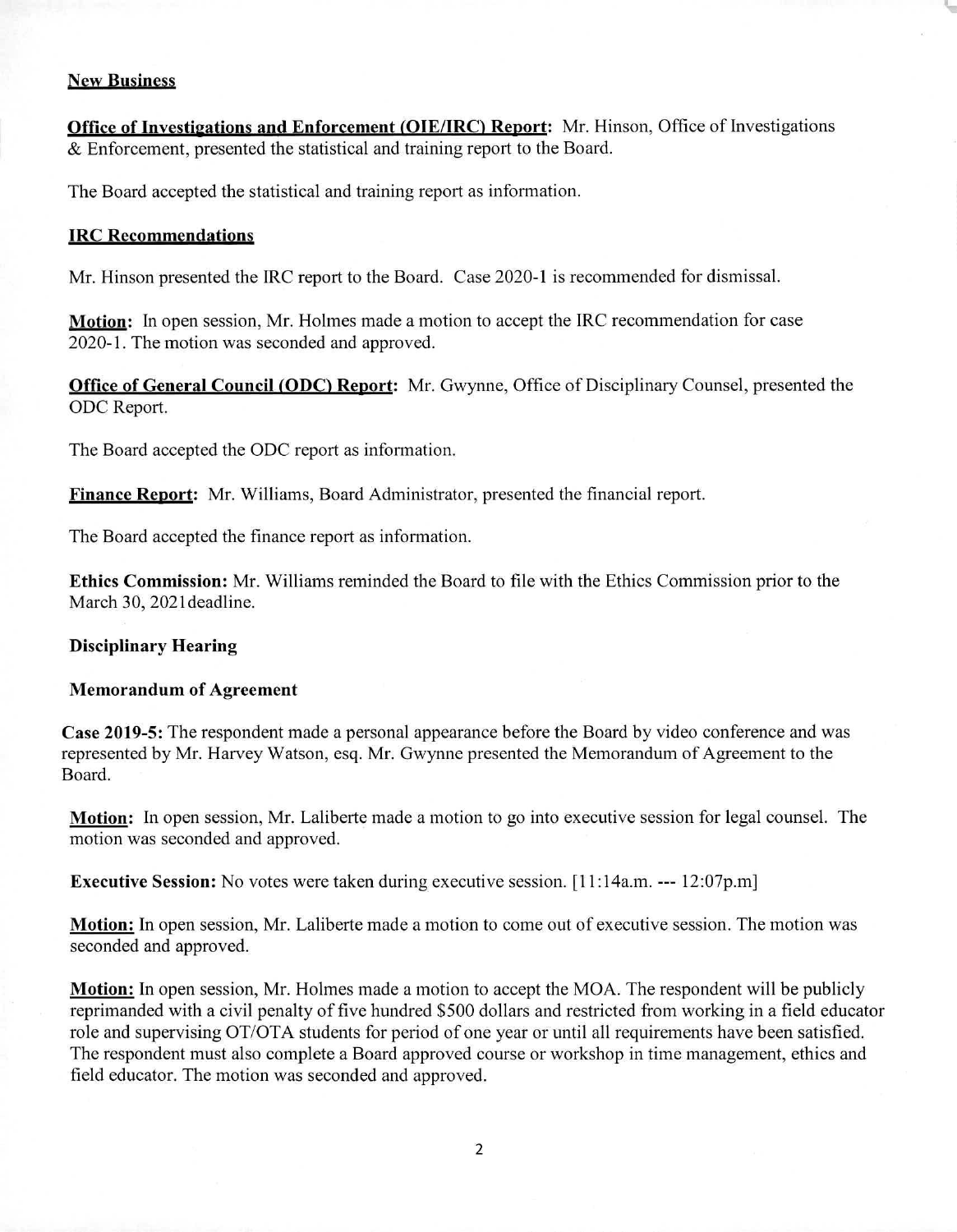## **Consent Agreement**

**Case 2019-11:** The Respondent made a personal appearance before the Board by video conference and was not represented by legal counsel. Mr. Gwynne, Office of Disciplinary Council, presented the consent agreement to the Board.

**Motion:** In open session, Mr. Laliberte made a motion to accept the consent agreement for case 2019-11. The motion was seconded and approved.

## Application **Hearing:**

## **Initial Applications:**

**Dionne Joseph:** The purpose of this hearing was to determine whether Ms. Joseph should be granted a license as an Occupational Therapist in South Carolina. Ms. Joseph made a personal appearance by video conference and was not represented by legal counsel.

**Motion:** In open session, Mr. Laliberte made a motion to go into executive session for legal counsel. The motion was seconded and approved.

**Executive Session:** No votes were taken during executive session. [12:49p.m. - 1:02p.m]

**Motion:** In open session, Mr. Holmes made a motion to come out of executive session. The motion was seconded and approved.

**Motion:** In open session, Mr. Holmes made a motion to grant Ms. Joseph a license to practice Occupational Therapy with the condition that she obtain a Board approved supervisor for a period of one year, and within that one year the supervisor must submit monthly performance reports to the Board. The motion was seconded and approved.

## **Discussion Topics:**

## **Delegate Authority to Board Chair to sign Consent Agreements**

**Motion:** In open session, Mr. Laliberte made a motion to grant authority to the Board Chair to approve consent agreements. The motion was seconded and approved.

**2021 Renewals:** The Board discussed the 2021 renewals.

**Legislative Update:** Mr. Russel updated the Board on current legislation.

## **Election of Officers** •

**Motion:** In open session, Mr. Laliberte made a motion to nominate Dr. James as Chairperson and Mr. Holmes as Vice Chairperson. The motion was seconded and approved.